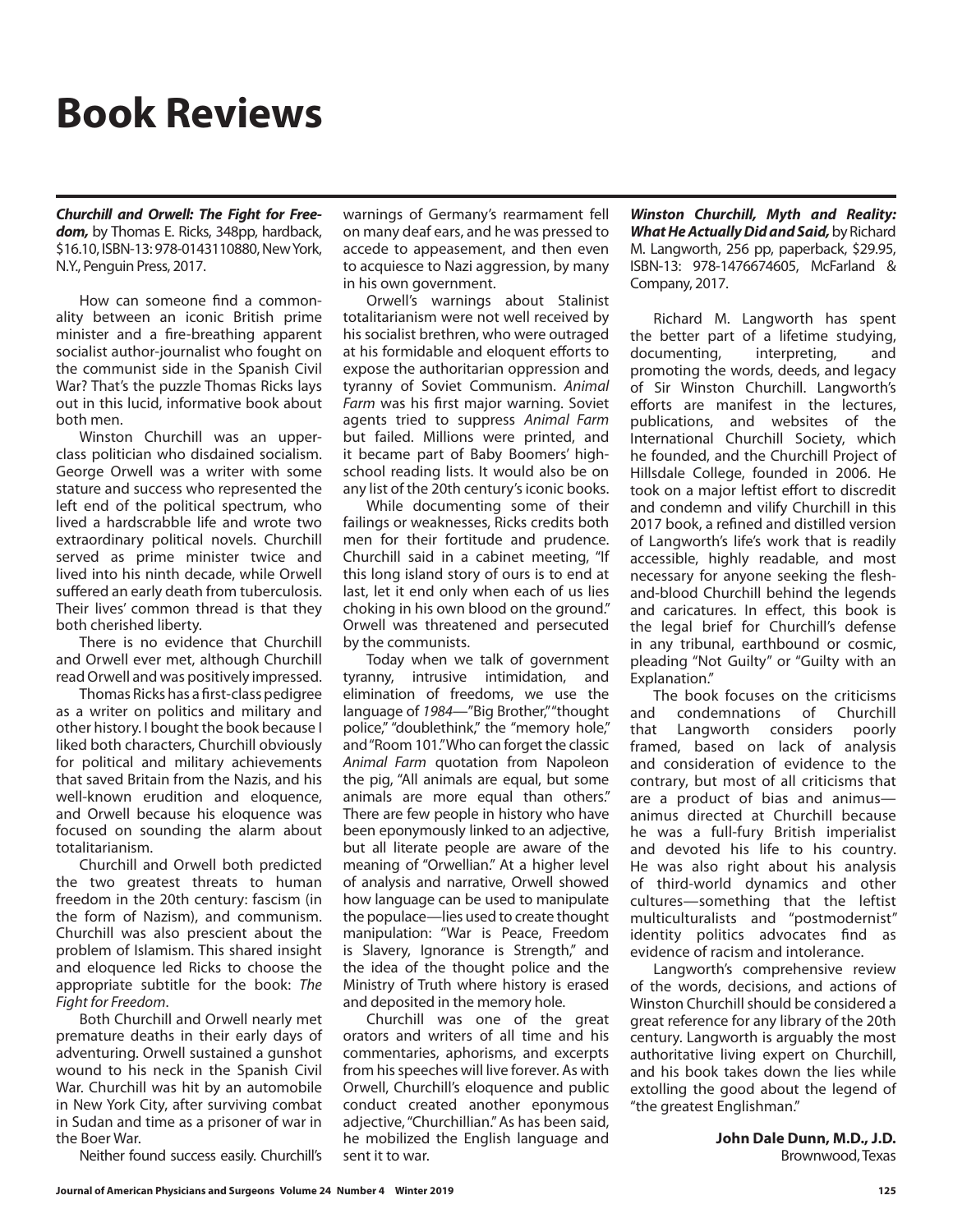*Scare Pollution: Why and How to Fix the EPA,* by Steve Milloy, softcover, 260pp, \$15.95, ISBN-13 978-0-9982597- 1-0, Portland, Oregon, Bench Press, 2016.

My colleague and ally Steve Milloy and I have personal experience with U.S. Environmental Protection Agency misconduct on a breathtaking scale for more than 20 years. His sixth book, *Scare Pollution*, focuses on serial ethical misconduct by government-sponsored air pollution researchers.

Milloy earned a B.A. in natural sciences and a Master of Health Sciences (biostatistics) from Johns Hopkins University, a J.D. from the University of Baltimore, and a Master of Laws (securities regulation) from Georgetown University Law Center. He has worked for the federal government, including a project to evaluate cleanup methods for nuclear weapons testing sites in New Mexico.

Milloy's research experience in the early 1990s alarmed him because he saw that science and policymaking were being corrupted by political partisanship and bureaucratic bungling. He has spent his time as author, essay writer, media commentator, and blogger exposing federal agency junk science and bad policymaking. More than 20 years ago, he founded the website JunkScience.com, focusing on federal agency-sponsored scientific incompetence and deceit.

When Richard Nixon created the EPA in 1970, its founding statutes were about air and water, but the legislative language said it was not intended to produce "clean" air and water, but "safe" air and water. The clear intention of "safety" was quickly distorted by environmental fanatics and anti-business and industry partisans. An industry standard for "clean" was introduced, and the discovery of any risk of harm at any level of exposure resulted in EPA perpetrating the "precautionary principle" in which no risk is acceptable. This was not the act's intention, since there is no realistic way to eliminate all risk. Many toxins and naturally occurring air or water components cannot be eliminated, and many things are useful and safe at levels below thresholds for toxicity or harm.

Milloy's book focuses on air pollution regulations, but his criticisms of EPA apply to its approach to studying and regulating water pollution, insecticides,<br>fungicides, pesticides, rodenticides, fungicides, pesticides, rodenticides, occupational safety, and oil pollution, and to setting hazardous materials (HAZMAT) and cleanup rules. The Toxic Substances Control Act was expansive and included asbestos, tobacco, chemicals, and nuclear or other health risks that were established or suspected. Milloy exposes the resulting incompetence and dishonesty in EPA's toxicology and epidemiology.

He also explains EPA's cheating on economic risk and benefit analyses, showing that a 10-year research of all California deaths showed no statistical correlation of deadly effects of air pollution despite EPA assertions to the contrary about particulate-matter levels. Smog was not killing the young or the elderly.

Milloy and others, including this reviewer, testified to an investigative committee convened by the National Research Council of the National Academy of Sciences about the ethical violations in research on human subjects under conditions the EPA told Congress could be lethal,<sup>1</sup> but the committee, composed of a number of EPA research grantees who should never have been appointed because of their conflicts, gave a pass to the EPA and its researchers.

The next time the governmentmedia complex publicizes another fearmongering pollution headline, you will be better informed if you read *Scare Pollution.*

## **John Dale Dunn, M.D., J.D.** Brownwood, Texas

1. Dunn JD. The Environmental Protection Agency's particulate matter rules: one physician's crusade against cargo cult science. *J Am Phys Surg* 2014;19:10-16. Available at: https://www.jpands.org/vol19no1/dunn.pdf. Accessed Nov 25, 2019..

*An American Sickness: How Healthcare Became Big Business and How You Can Take It Back,* by Elisabeth Rosenthal, M.D., 432 pp, paperback, \$10.79, ISBN-13: 978- 0143110859, New York, N.Y., Penguin Press, 2017.

This book details the development, background, and history culminating in the current state of financial abuses found in the U.S. medical services delivery system. Dr. Rosenthal is a physician and *New York Times* writer with 22 years' experience providing detailed research on this topic. She presents a compendium of true, compelling, and exasperating patient stories, complete with patient names. She comprehensively describes the abusive facets of medical care, payment, and corporate structure, providing knowledge useful to patients and politicians concerned with reform of the system, or simply with navigating its exploding costs.

The book was written in 2017, and some information is outdated, such as the promises of "ObamaCare." The author tends to declare every aspect of medical care predatory: hospitals, insurance

companies, pharmaceutical sales, and yes, even politicians and medical organizations. These flaws do not reduce the compelling documentation of the corporatization and politicization of medicine as the primary basis of outlandish costs. The facts here stand on their own.

Part 1, which dissects the problems and their development, shows the intrusive corporate and political involvement in creating this system, in which everyone, especially those not actually providing the medical services, is attempting to profit from them. The bigger the entity, the greater the number of middlemen and excess salaries and costs, with the patient trapped as a pawn.

Dr. Rosenthal formulates "10 economic rules of the medical market," which appear to be as true as they are frightening. One is that there are no free choices and prices will invariably rise, even if the numbers of competitors increases, prices are transparent, technologies age, or consolidation into larger purchasing or insurance conglomerates occurs. Another is that while medical care historically developed as charitable institutions prevailed, it has become a huge marketplace in which corporate profits, data collection, political power structures, and multiple non-medical industries and mechanisms have found ways to become "essential components" of care. Examples include pharmacy benefit managers, the insurance and computer industries, and billing services, which all inflate costs by providing corporate means to fleece the system and provide no actual care to patients.

The book's most refreshing aspect is that it for the first time includes a short but on-message presentation of the American Board of Medical Specialties (ABMS) as being run by physicians "in service of money." Neither professional societies (ABMS, AMA, and specialty societies) nor philanthropic ("NON-profit") organizations are spared criticism of their actual predatory ethical conflicts.

The second part of the book makes recommendations on how to "take back our healthcare." While opening with the statement that this system is "rigged against you," Dr. Rosenthal suggests patient complacency as a basic problem. That "non-profit" organizations abound and are taking the lion's share of profits debunks any charitable intent. Dr. Rosenthal recommends that every patient become an active consumer, criticizing or questioning every bill, test, professional, politician, and of course, each organization involved in the individual's care. She seems to imply a needed return to the age before insurance, where patients meet directly with trusted